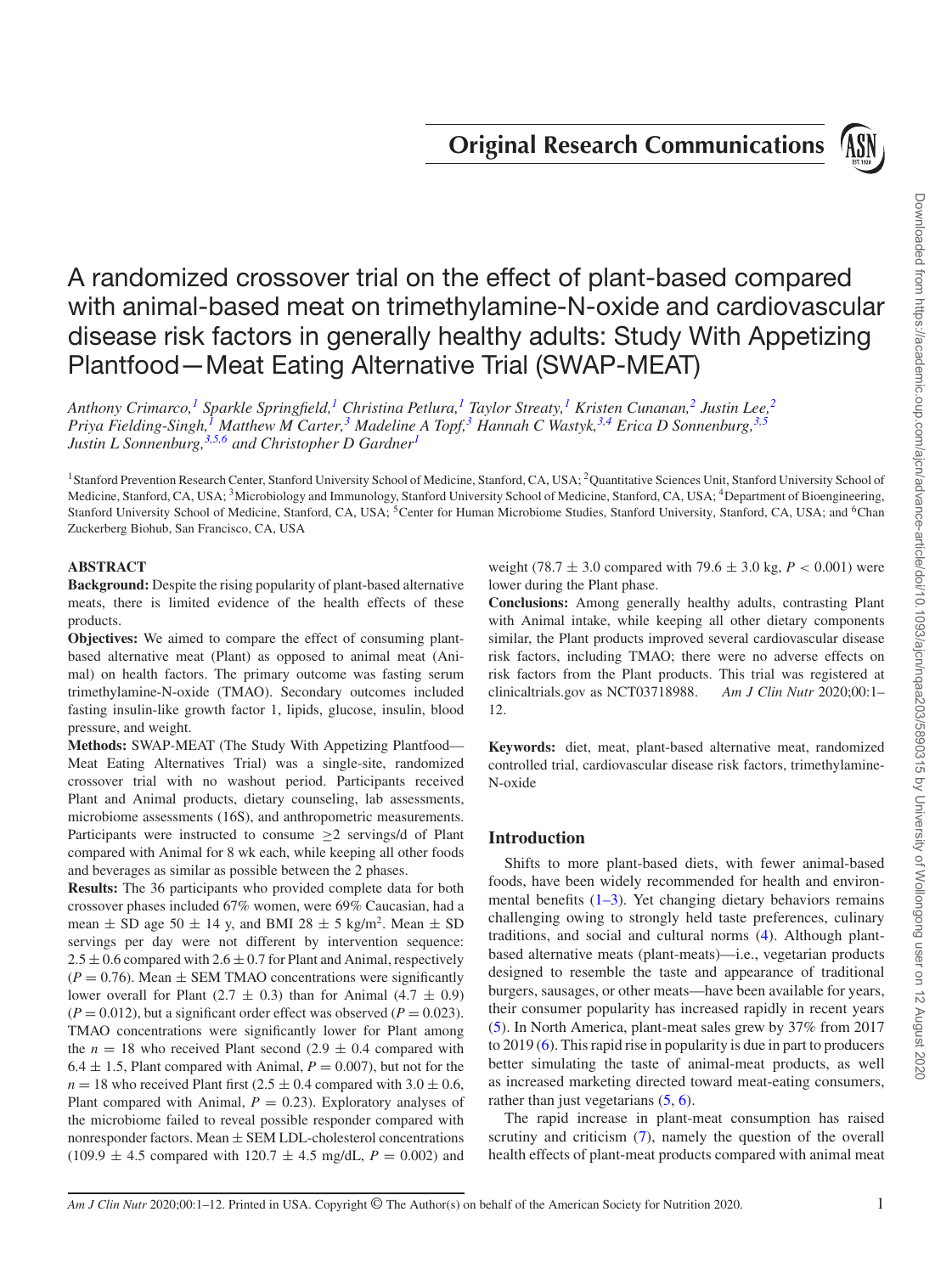[\(8\)](#page-10-5). Most plant-meat products meet the NOVA criteria for "ultraprocessed foods" [\(9\)](#page-10-6). A recent study found that ultra-processed food intake led to increased energy intake and weight gain relative to whole foods [\(10\)](#page-10-7). Compared with fresh, minimally processed foods, many plant-meats are relatively high in saturated fat and sodium, which are metabolically linked to hypercholesterolemia and hypertension [\(11,](#page-10-8) [12\)](#page-10-9). Notably, plant-meats also contain fiber, which is absent in animal meats, has been proven to lower LDL cholesterol [\(13\)](#page-10-10), and is associated with reduced risk of cardiovascular disease (CVD) and obesity [\(14\)](#page-10-11). There is a paucity of data on the net impact of differing amounts of saturated fat, sodium, and fiber on health factors for direct comparisons of plant with animal meat.

Two emerging risk factors for CVD and certain cancers include trimethylamine-N-oxide (TMAO) and insulin-like growth factor 1 (IGF-1). Animal-based foods, particularly red meat (e.g., beef and pork), have a relatively high content of carnitine and choline, which are precursors to TMAO [\(15\)](#page-10-12). Recent trials have reported that red meat intake raises TMAO blood concentrations (15– [17\). In addition, vegans and vegetarians have been reported to](#page-10-12) have lower TMAO and IGF-1 than meat eaters [\(17–22\)](#page-10-13). Some studies have suggested animal-meat consumption is associated with greater IGF-1 concentrations and may increase the risk of prostate and breast cancers [\(21,](#page-10-14) [22\)](#page-10-15).

The objective of this randomized crossover trial [SWAP-MEAT (The Study With Appetizing Plantfood—Meat Eating Alternatives Trial)] was to compare the effects of consuming plant-based alternative meat (hereafter Plant) with those of consuming animal meat (hereafter Animal), primarily beef and pork, on emerging health risk factors, cardiometabolic risk factors, and the gut microbiome among generally healthy adults. The primary study outcome was differences in serum TMAO after 8 wk of Plant compared with Animal. Secondary outcomes were differences in fasting plasma IGF-1 concentrations, metabolic markers (blood lipids, glucose, and insulin), blood pressure, weight, and microbiota composition (Shannon diversity).

## **Methods**

Procedures for this study were followed in accordance with the ethical standards from the Helsinki Declaration and were approved by the Stanford University Human Subjects Committee (Institutional Review Board). All study participants provided written informed consent.

#### **Study design**

SWAP-MEAT was a single-site, randomized crossover trial (NCT03718988) among adults assigned to 1 of 2 sequences: 8 wk of Plant followed by 8 wk of Animal, or vice versa. With the exception of the Plant compared with Animal exchange, participants were instructed to keep all other dietary habits similar across the phases. At the end of the first 8-wk phase, participants were encouraged to move directly into the second phase, without a washout period. However, a brief break between phases was allowed if participant scheduling conflicts would have otherwise prevented second-phase participation. Participant enrollment began on 5 December, 2018 and continued through 9 July, 2019. The date of final follow-up data collection was 5 December, 2019.

#### **Participants**

The target population was generally healthy omnivorous adults  $\geq$ 18 y of age who reported typically consuming  $\geq$ 1 serving of meat per day and were willing to consume ∼2 servings/d of both Plant and Animal. They were recruited from available e-mail lists among the Stanford community. Participants were required to have a stable dietary history, defined as neither introducing nor eliminating a major food group in their diet for at least the previous month.

Exclusion criteria were weighing  $\langle 110 \text{ lbs } (50 \text{ kg})$ ; having a BMI (in  $\text{kg/m}^2$ ) >40; LDL cholesterol >190 mg/dL; systolic blood pressure >160 mm Hg or diastolic blood pressure >90 mm Hg; clinically significant or unstable pulmonary, cardiovascular, gastrointestinal, hepatic, or renal functional abnormality; or pregnancy. Individuals were excluded or had their study start date delayed if within the past 2 mo they had taken systemic antibiotics, antifungals, antivirals or antiparasitics, corticosteroids, cytokines, methotrexate, or immunosuppressive cytotoxic agents known to affect the microbiome.

#### **Randomization**

Randomization to 1 of the 2 diet sequences (Plant→Animal or Animal→Plant) was performed in block sizes of 4 by an independent statistician. Pairs (spousal or parent–child) were randomly assigned in block sizes of 2. Participants did not learn of their diet sequence until they had completed all baseline measures and surveys. Laboratory technicians and study staff conducting the blood and stool analyses were blinded to the diet sequence.

Supported by a research gift from Beyond Meat Inc. (to CDG), National Heart, Lung, and Blood Institute at the NIH grant T32HL007034 (to CDG), and Stanford Clinical and Translational Science Award to Spectrum NIH UL1 TR001085 (to CDG).

Funding for this study was provided by Beyond Meat. In an effort to reduce any influences on the outcomes of this study, a statistical analysis plan was submitted to ct.gov. The main analysis was conducted by a third-party individual who had no involvement with the study design or collection of data, and was blinded to all study participants.

Supplemental Tables 1–7, Supplemental Figures 1–4, Supplemental Methods, and Supplemental Results are available from the "Supplementary data" link in the online posting of the article and from the same link in the online table of contents at [https://academic.oup.com/ajcn/.](https://academic.oup.com/ajcn/)

Data described in the article, code book, and analytic code will be made available upon request pending application and approval by the corresponding author.

Address correspondence to CDG (e-mail: [cgardner@stanford.edu\)](mailto:cgardner@stanford.edu).

Abbreviations used: Animal, animal meat; CVD, cardiovascular disease; CVDRFs, Cardiovascular Disease Risk Factors; IGF-1, insulin-like growth factor 1; NDS-R, Nutrition Data System for Research; Plant, plant-based alternative meat; SWAP-MEAT, The Study With Appetizing Plantfood—Meat Eating Alternatives Trial; TMA, trimethylamine; TMAO, trimethylamine-Noxide.

Received April 22, 2020. Accepted for publication June 29, 2020.

First published online 0, 2020; doi: https://doi.org/10.1093/ajcn/nqaa203.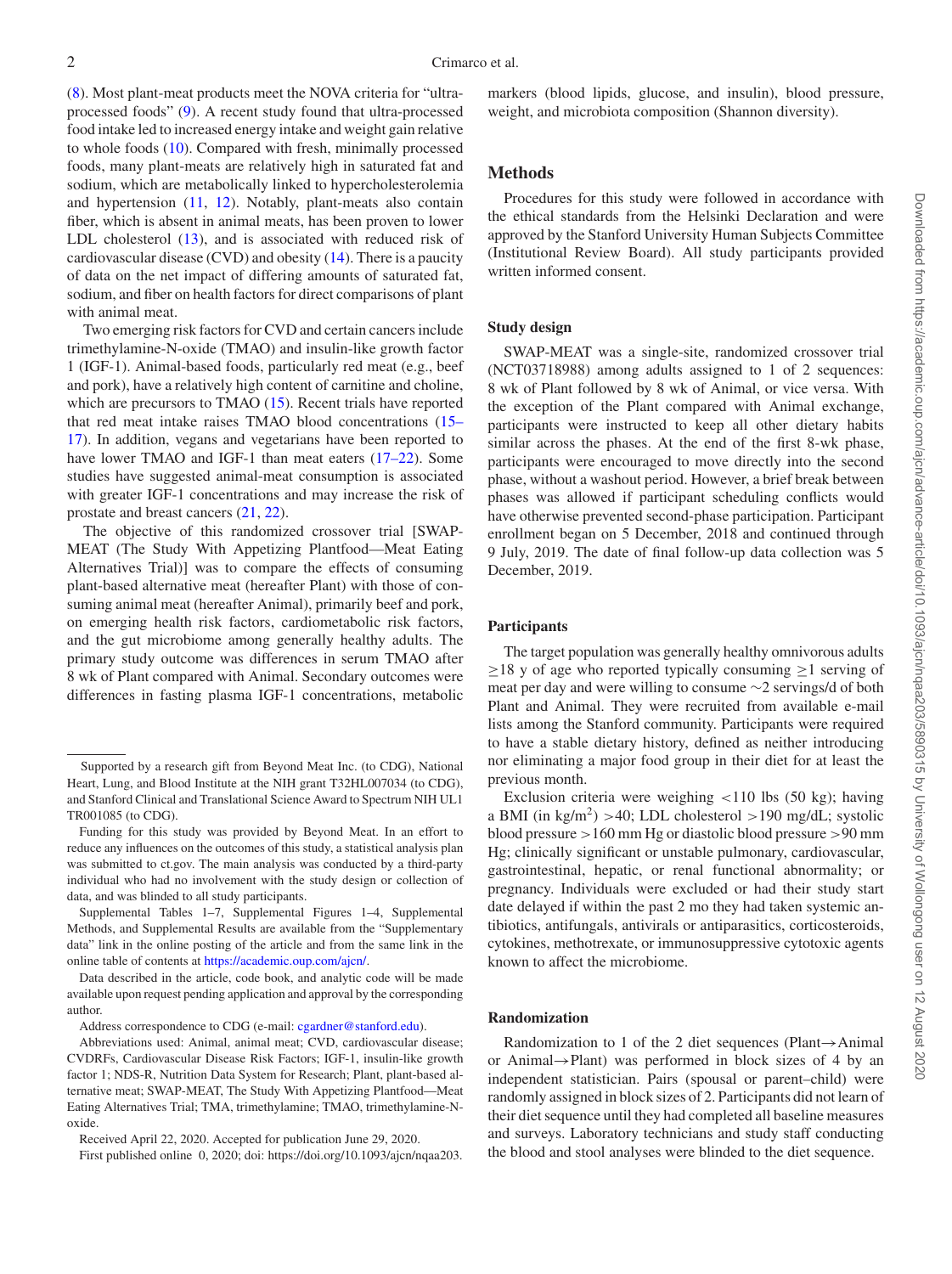<span id="page-2-2"></span>

| <b>TABLE 1</b> Nutrient profiles for Plant and Animal products <sup>1</sup> |  |  |  |  |  |  |
|-----------------------------------------------------------------------------|--|--|--|--|--|--|
|-----------------------------------------------------------------------------|--|--|--|--|--|--|

|                                     |                            |       | Carbohydrates, | Protein, | Total          | Saturated | Fiber,         | Sodium, |
|-------------------------------------|----------------------------|-------|----------------|----------|----------------|-----------|----------------|---------|
| Product                             | Serving size               | Kcals | g              | g        | fat, g         | fat, g    | g              | mg      |
| Plant products                      |                            |       |                |          |                |           |                |         |
| Burger                              | 4 oz (113 g)               | 250   | 3              | 20       | 18             | 6         | $\overline{2}$ | 390     |
| Beef crumbles                       | $1/2$ cup $(55 g)$         | 90    | 3              | 12       | 3              | $<$ 1     |                | 240     |
| Breakfast sausage                   | 1 patty $(65 g)$           | 170   | C              | 13       | 13             |           |                | 330     |
| Hot Italian sausage                 | 1 cooked link $(76 g)$     | 190   |                | 16       | 12             |           | 3              | 500     |
| Brat sausage                        | 1 cooked link $(76 g)$     | 190   |                | 16       | 12             |           | ◠<br>.1        | 500     |
| Grilled chicken strips              | 3 oz (85 g)                | 130   | 6              | 22       | $\overline{2}$ |           | 3              | 360     |
| Lightly seasoned chicken strips     | 3 oz (85 g)                | 130   | 5              | 20       | 3.5            |           | 3              | 340     |
| Animal products                     |                            |       |                |          |                |           |                |         |
| Burger                              | $3.6$ oz $(100 g)$         | 293   | $\theta$       | 16       | 25             | 9         | $\Omega$       | $67^2$  |
| Ground beef                         | $3.6$ oz $(100 \text{ g})$ | 293   |                | 16       | 25             | 9         |                | $67^2$  |
| Good Morning pork breakfast sausage | 1 link $(47 g)$            | 110   |                | 7        | 9              |           |                | 320     |
| Hot Italian sausage                 | $1$ link $(71 g)$          | 170   |                | 10       | 14             |           |                | 480     |
| Pork bratwurst                      | 1 link $(57 g)$            | 230   |                | 8        | 21             |           |                | 400     |
| Chicken breast                      | 4 oz (113 g)               | 140   | 0              | 26       | 3              | 0.5       | $\Omega$       | $140^2$ |

<span id="page-2-0"></span>1Some substitutions (≤10% of products) were necessary in the Animal phase because of limited availability; however, neither the amount, quality, nor the meat were altered. Animal, animal meat; Plant, plant-based alternative meat.

<span id="page-2-1"></span>2For raw meat products (beef and chicken), sodium and other seasonings were added by participants.

#### **Intervention**

The study consisted of 2 phases, each lasting 8 wk: Plant and Animal. Participants were instructed to consume  $\geq 2$  servings of the phase-congruent type of meat product per day and instructed to match all non-study-provided foods as closely as possible between the 2 phases. Specific instructions included tracking items such as the types of burger buns and the garnishes and condiments used with burger items, and being consistent with these choices for both the Plant and Animal patties in the 2 phases. Eight weeks on each dietary phase was selected on the basis of previous dietary interventions that reported significant changes within just 4 wk for most of our primary and secondary outcomes (other than weight) [\(15,](#page-10-12) [23,](#page-10-16) [24\)](#page-10-17). Participants were instructed to exclude other sources of plant-meat alternatives (i.e., tofu and tempeh) in both phases. Fish products were excluded in the Plant phase. However, to promote recruitment, a modest compromise was made to allow  $\leq 8$  oz (227 g) fish/wk in the Animal phase with the qualification that no fish was allowed in the 48 h before a study blood draw [\(17\)](#page-10-13). All Plant products were supplied by Beyond Meat and distributed on-site at the research facility. All Animal products were supplied by a San Francisco–based organic foods delivery service; the red meat sources were grass-fed. The cut of ground beef purchased was "regular" (i.e., 80% lean, 20% fat), which is the type of ground beef most commonly purchased by US consumers [\(25\)](#page-10-18). Notably, the saturated fat content of the animal-meat burgers was 9 g/burger compared with 6 g/burger for the Beyond Meat product. Participants purchased all other items and ingredients for their own meals and were encouraged to prepare meals themselves. They were allowed to eat out occasionally provided they followed study requirements. **[Tables 1](#page-2-2)** and **[2](#page-3-0)** provide the study products' nutrient profiles and ingredients. **Supplemental Table 1** provides a weekly order overview.

### **Measures**

Self-reported sociodemographic data on age, gender, race/ethnicity, marital status, education, and employment status were collected during the enrollment phase.

#### *Diet data.*

Three types of dietary data were collected. During eligibility screening, all potential participants completed a brief questionnaire about current habitual meat intake. During the study, participants logged all of their food intake for 3 d (2 weekdays and 1 weekend day) biweekly from week 0 to 16 using Cronometer (Cronometer Pro, Nutrition Tracking Software for Professionals; [https://cronometer.com/pro\)](https://cronometer.com/pro). In addition, 2 unannounced 24-h multiple-pass diet recall interviews were administered by a dietitian at baseline and at the end of each 8-wk phase using Nutrition Data System for Research (NDS-R) (Nutrition Coordinating Center, University of Minnesota) [\(26\)](#page-10-19).

Adherence to the protocol for consuming  $\geq 2$  servings/d was determined from a composite score with a 50:50 weighting of Cronometer data and the biweekly survey that asked how many servings were consumed that week.

#### *Metabolic and anthropometric data.*

Fasting blood concentrations for TMAO, IGF-1, lipids, glucose, and insulin were determined from samples collected at baseline and weeks 2, 4, 8 (phase 1), 10, 12, and 16 (phase 2). TMAO was measured by LC with tandem MS (Cleveland HeartLab) [\(27\)](#page-10-20). IGF-1, glucose, insulin, and blood lipid concentrations were analyzed by standard methodologies, all at the Core Laboratory for Clinical Studies (Washington University, St Louis, MO) [\(28–33\)](#page-10-21). Height, body weight, and blood pressure data were collected at Stanford's Clinical and Translational Research Unit during clinic visits.

# *Physical activity.*

Participants' physical activity was assessed at baseline and at 4 and 8 wk of each phase with the International Physical Activity Questionnaire short form [\(34\)](#page-11-0).

#### *Microbiome assessment.*

A detailed methodology for stool sample collection and 16S analysis is provided in the **Supplemental Methods**.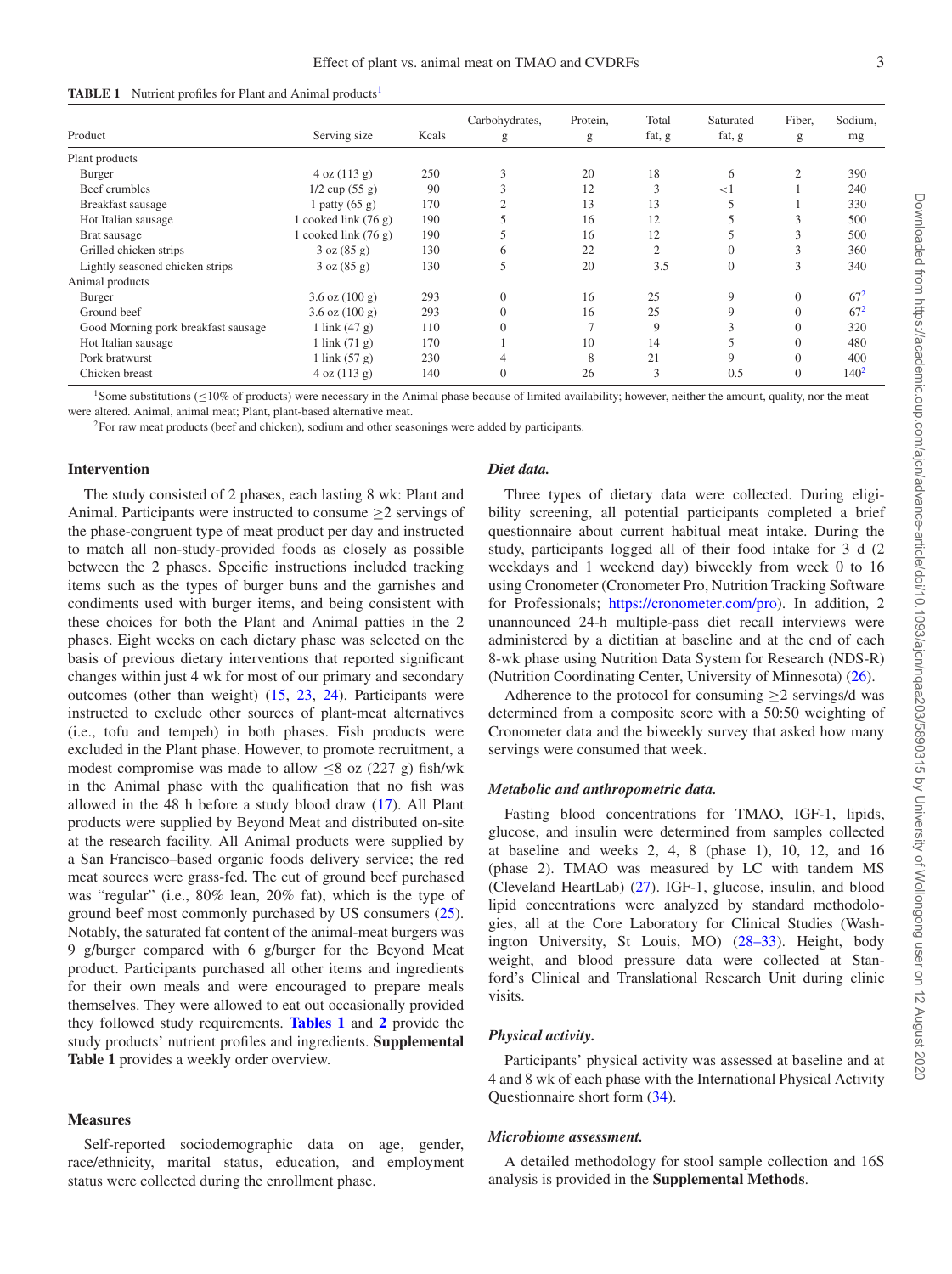| Plant products                     |                                                                                                                                                                                                                                                                                                                                                                                                   | Animal products                        |                                                                                                                                      |  |
|------------------------------------|---------------------------------------------------------------------------------------------------------------------------------------------------------------------------------------------------------------------------------------------------------------------------------------------------------------------------------------------------------------------------------------------------|----------------------------------------|--------------------------------------------------------------------------------------------------------------------------------------|--|
| Product                            | Ingredients                                                                                                                                                                                                                                                                                                                                                                                       | Product                                | Ingredients                                                                                                                          |  |
| <b>Burger</b>                      | Water, pea protein isolate, expeller-pressed canola oil, refined<br>coconut oil, rice protein, natural flavors, cocoa butter, mung<br>bean protein, methylcellulose, potato starch, apple extract,<br>pomegranate extract, salt, potassium chloride, vinegar,<br>lemon juice concentrate, sunflower lecithin, beet juice<br>extract, carrot                                                       | Burger                                 | Beef (seasonings added by<br>participants)                                                                                           |  |
| Beef crumbles                      | Water, pea protein isolate, canola and sunflower oil, rice flour,<br>spice, tomato powder, yeast extract, sugar, potassium<br>chloride, tapioca maltodextrin, citric acid, salt, acacia gum,<br>onion extract, natural flavor, garlic extract                                                                                                                                                     | Ground beef                            | Beef (seasonings added by<br>participants)                                                                                           |  |
| Breakfast sausage                  | Water, pea protein isolate, expeller-pressed canola oil, refined<br>coconut oil, natural flavors, rice protein, methylcellulose,<br>sunflower protein, mung bean protein, nutritional yeast<br>(dried yeast, niacin, pyridoxine hydrochloride, thiamin<br>hydrochloride, riboflavin, folic acid, cyanocobalamin),<br>apple extract, salt, vinegar, lemon juice concentrate,<br>sunflower lecithin | Good Morning pork<br>breakfast sausage | Pork, water, sea salt, organic herbs,<br>spices                                                                                      |  |
| Hot Italian sausage                | Water, pea protein isolate, refined coconut oil, sunflower oil,<br>natural flavor, rice protein, fava bean protein, potato starch,<br>salt, fruit juice, vegetable juice, apple fiber, methylcellulose,<br>citrus extract, calcium alginate casing                                                                                                                                                | Hot Italian sausage                    | Pork, water, organic spices, organic<br>chili pepper, sea salt, organic<br>evaporated cane syrup, organic<br>garlic, organic paprika |  |
| Brat sausage                       | Water, pea protein isolate, refined coconut oil, sunflower oil,<br>natural flavor, rice protein, fava bean protein, potato starch,<br>salt, fruit juice, vegetable juice, apple fiber, methylcellulose,<br>citrus extract, calcium alginate casing                                                                                                                                                | Pork bratwurst                         | Pork shoulder, pork fatback, salt,<br>milk powder, white and black<br>pepper, ginger, mustard powder,<br>nutmeg                      |  |
| Grilled chicken strips             | Water, soy protein isolate, pea protein isolate, rice flour,<br>canola and sunflower oil, soy fiber, yeast extract, carrot<br>fiber, maltodextrin, natural flavor, spices, distilled vinegar,<br>titanium dioxide, salt, sugar, molasses powder, potassium<br>chloride, paprika                                                                                                                   | Chicken breast                         | Chicken (seasonings added by<br>participants)                                                                                        |  |
| Lightly seasoned<br>chicken strips | Water, soy protein isolate, pea protein isolate, rice flour,<br>canola and sunflower oil, soy fiber, yeast extract, carrot<br>fiber, maltodextrin, natural flavor, spices, distilled vinegar,<br>titanium dioxide, salt, sugar, molasses powder, potassium<br>chloride, paprika                                                                                                                   |                                        |                                                                                                                                      |  |

<span id="page-3-0"></span>**TABLE 2** Ingredients of Plant and Animal products<sup>1</sup>

<sup>1</sup>Animal, animal meat; Plant, plant-based alternative meat.

## *Process measures and poststudy diet preferences.*

A 5-point Likert scale was used to assess food satisfaction with both Plant and Animal products biweekly throughout the study. Gastrointestinal symptoms were assessed at baseline and biweekly using the Gastrointestinal Symptoms Rating Scale [\(35,](#page-11-1) [36\)](#page-11-2).

## **Statistical analysis**

Participant baseline characteristics are presented as means  $\pm$  SDs or percentages. Nutrient comparisons between Plant and Animal phases were performed using NDS-R diet assessment data and paired *t* tests. Adherence rates for Plant compared with Animal during the 8-wk phases were contrasted using combined diet data from Cronometer and the biweekly self-reported data on daily study product servings consumed (paired *t* tests)*.* For our primary outcome, we used a linear mixedeffects model to investigate if the change in TMAO values from baseline at the end of each phase was significantly different for Plant compared with Animal ("meat type"), adjusting for the

fixed effect of diet order (e.g., study arm), phase, and the random effect of correlated observations for each participant from the 2 phases. The primary analysis was a complete case analysis and used participants' last available laboratory values in each phase. Participants who did not complete both phases (i.e., crossover) were excluded from the primary analysis and accounted for in exploratory analysis. To investigate no difference in the change of TMAO values between diet types, a 2-sided likelihood ratio test was used. We set a significance level of 0.05 for all analyses. Data were analyzed in R version 3.5.1 (R Foundation for Statistical Computing; 2 July, 2018). The primary packages used for modeling were "lme4" and "lmerTest" [\(37–39\)](#page-11-3).

Similarly, for our secondary outcomes, we used separate mixed-effects models to evaluate fasting plasma IGF-1, lipids, insulin, glucose, blood pressure, and weight for Plant compared with Animal, adjusting for the order of diet and repeated measures. A 2-sided likelihood ratio test was used to assess no difference between the diet types.

Sample size determination was based on available resources, rather than a formal power calculation. We performed an ad hoc power analysis for a paired *t* test, which assumed no order effect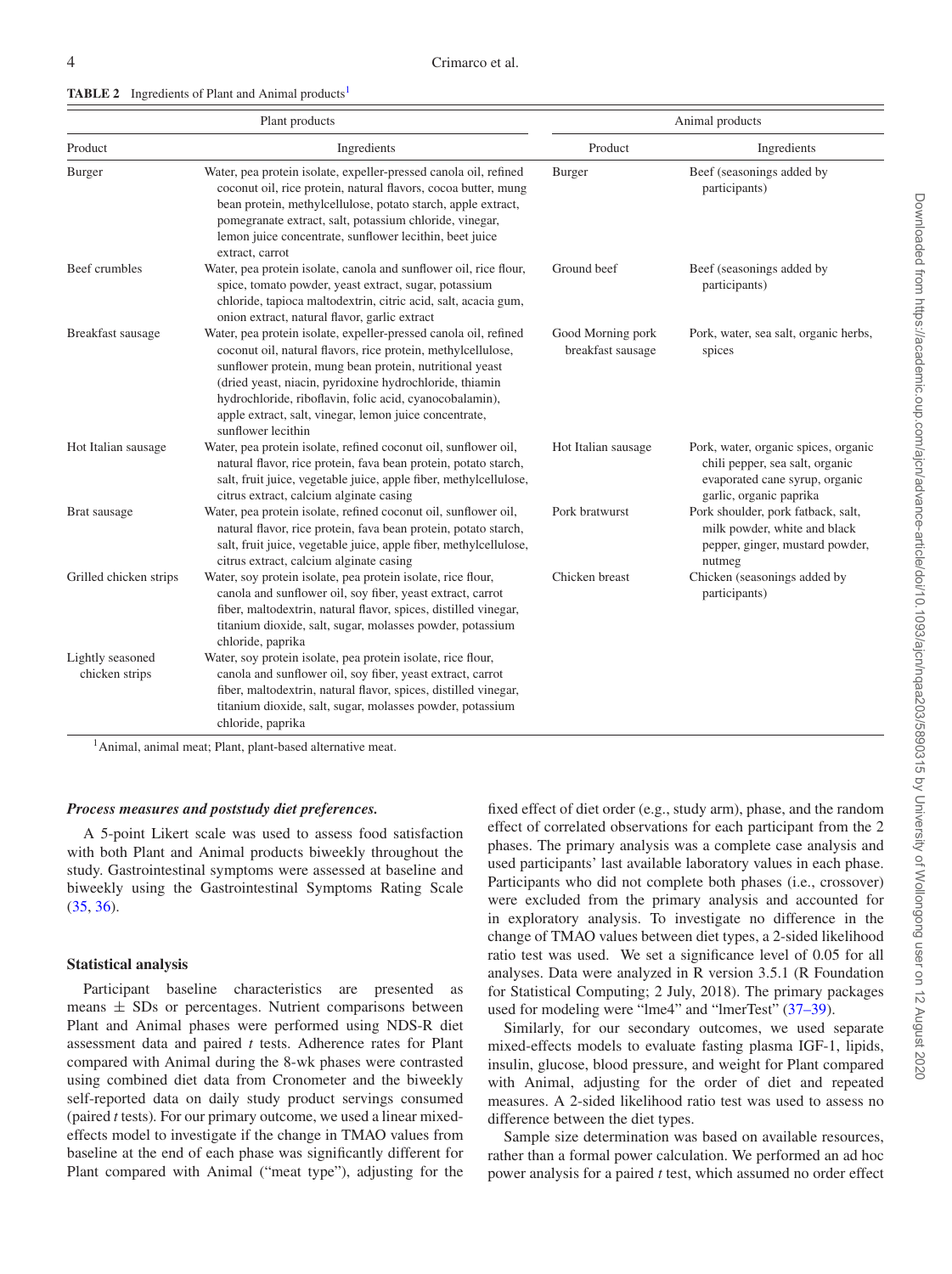<span id="page-4-1"></span>

|  |  | <b>TABLE 3</b> Study participants' baseline sociodemographic, anthropometric, and metabolic characteristics <sup>1</sup> |  |
|--|--|--------------------------------------------------------------------------------------------------------------------------|--|
|  |  |                                                                                                                          |  |

|                                                          | Plant-Animal        | Animal-Plant        | All                 |
|----------------------------------------------------------|---------------------|---------------------|---------------------|
| Gender, $n$                                              |                     |                     |                     |
| Female                                                   | 15                  | 9                   | 24                  |
| Male                                                     | 3                   | 9                   | 12                  |
| Age, y                                                   | $49.3 \pm 11.7$     | $51.1 \pm 16.0$     | $50.2 \pm 13.8$     |
| Highest level of education achieved, $n$                 |                     |                     |                     |
| Less than high school                                    | $\boldsymbol{0}$    | $\mathbf{1}$        | 1                   |
| High school degree                                       | 1                   | $\mathbf{0}$        | 1                   |
| Some college                                             | $\boldsymbol{0}$    | 4                   | $\overline{4}$      |
| College degree                                           | 7                   | 7                   | 14                  |
| Some postgraduate school                                 | $\mathfrak{2}$      | $\mathbf{1}$        | 3                   |
| Postgraduate degree                                      | 8                   | 5                   | 13                  |
| Race/ethnicity, n                                        |                     |                     |                     |
| Non-Hispanic white                                       | 11                  | 14                  | 25                  |
| Hispanic/Latinx                                          | 3                   | $\mathbf{0}$        | $\mathfrak{Z}$      |
| Asian                                                    | 3                   | $\sqrt{2}$          | 5                   |
| <b>Black/African American</b>                            | 1                   | $\boldsymbol{0}$    | $\mathbf{1}$        |
| Other                                                    | $\theta$            | $\overline{c}$      | $\mathfrak{2}$      |
| Weight, kg                                               |                     |                     |                     |
| Women                                                    | $73.7 \pm 16.8$     | $71.5 \pm 14.1$     | $72.8 \pm 15.6$     |
| Men                                                      | $80.9 \pm 7.0$      | $93.2 \pm 18.6$     | $88.7 \pm 17.1$     |
| Both sexes                                               | $74.9 \pm 15.7$     | $82.3 \pm 19.5$     | $78.0 \pm 17.6$     |
| BMI, $\text{kg/m}^2$                                     |                     |                     |                     |
| Women                                                    | $27.7 \pm 5.7$      | $27.0 \pm 4.3$      | $27.4 \pm 5.1$      |
| Men                                                      | $26.2 \pm 2.2$      | $29.7 \pm 6.0$      | $28.8 \pm 5.4$      |
| Both sexes                                               | $27.4 \pm 5.2$      | $28.3 \pm 5.3$      | $27.9 \pm 5.2$      |
| Blood pressure, mm Hg                                    |                     |                     |                     |
| Systolic                                                 | $112 \pm 13$        | $116 \pm 10$        | $114 \pm 11$        |
| Diastolic                                                | $67 \pm 7$          | $71 \pm 9$          | $69 \pm 8$          |
| Blood lipids, mg/dL                                      |                     |                     |                     |
| Total cholesterol                                        | $212 \pm 37$        | $191 \pm 41$        | $201 \pm 40$        |
| HDL cholesterol                                          | $60 \pm 12$         | $59 \pm 15$         | $60 \pm 13$         |
| LDL cholesterol                                          | $130 \pm 32$        | $113 \pm 35$        | $122 \pm 34$        |
| Triglycerides                                            | $107 \pm 44$        | $92 \pm 32$         | $100 \pm 39$        |
| Fasting glucose, mg/dL                                   | $94 \pm 7$          | $99 \pm 9$          | $96 \pm 8$          |
| Fasting insulin, µIU/mL                                  | $8.3 \pm 5.3$       | $9.4 \pm 5.8$       | $8.8 \pm 5.5$       |
| TMAO concentrations, µM                                  | $3.5 \pm 1.8$       | $3.4 \pm 2.1$       | $3.4 \pm 1.4$       |
| IGF-1 concentrations, ng/mL                              | $154.6 \pm 49.5$    | $153.6 \pm 62.9$    | $154.1 \pm 55.8$    |
| Physical activity, metabolic equivalent minutes per week | $2578.1 \pm 2120.3$ | $4342.7 \pm 3412.5$ | $3460.4 \pm 2939.6$ |

<span id="page-4-0"></span><sup>1</sup>Values are *ns* or means  $\pm$  SDs. Animal, animal meat; IGF-1, insulin-like growth factor 1; Plant, plant-based alternative meat; TMAO, trimethylamine-N-oxide.

for the primary analysis aforementioned. With 38 participants, the trial had 80% power to detect a −2.5 mean difference in TMAO values for Plant compared with Animal, assuming an SD of 5.4 at a 5% significance level [\(15\)](#page-10-12).

## **Results**

## **Demographics**

**[Table 3](#page-4-1)** presents baseline demographic, anthropometric, and metabolic characteristics. Of the 284 potential participants that completed an initial online screener for the study, 38 participants were randomly assigned to the intervention arms, including 2 pairs of same-household participants. Thirty-six participated in both phases of the intervention (**[Figure 1](#page-5-0)**). One of the originally randomly assigned 38 participants dropped out owing to a lack of satisfaction with study products. Two of the remaining 37 participants dropped out mid-study owing to unrelated health issues; however, 1 provided complete data through the middle of the second phase, which was used as the end-phase endpoint for that 1 participant for the second phase, resulting in  $n = 36$  for complete analyses. The participants were mostly female (67%), Caucasian (69%), and college educated (83%). BMI ranged from 18 to 39 kg/m<sup>2</sup>; age ranged from 21 to 75 y.

# **Diet**

For both treatment orders, servings per day over the 8-wk phases were similar (mean  $\pm$  SD: 2.5  $\pm$  0.6 and 2.6  $\pm$  0.7 for Plant and Animal, respectively,  $P = 0.76$ .

**[Figure 2](#page-6-0)** presents diet data for sodium, saturated fat, fiber, and protein, with a breakdown of plant compared with animal protein in **Supplemental Figure 1**. A more extensive profile of nutrient intake including vitamins, minerals, and carbohydrates as determined by NDS-R (2 d at the end of each phase) is provided in **Supplemental Table 2**, and as determined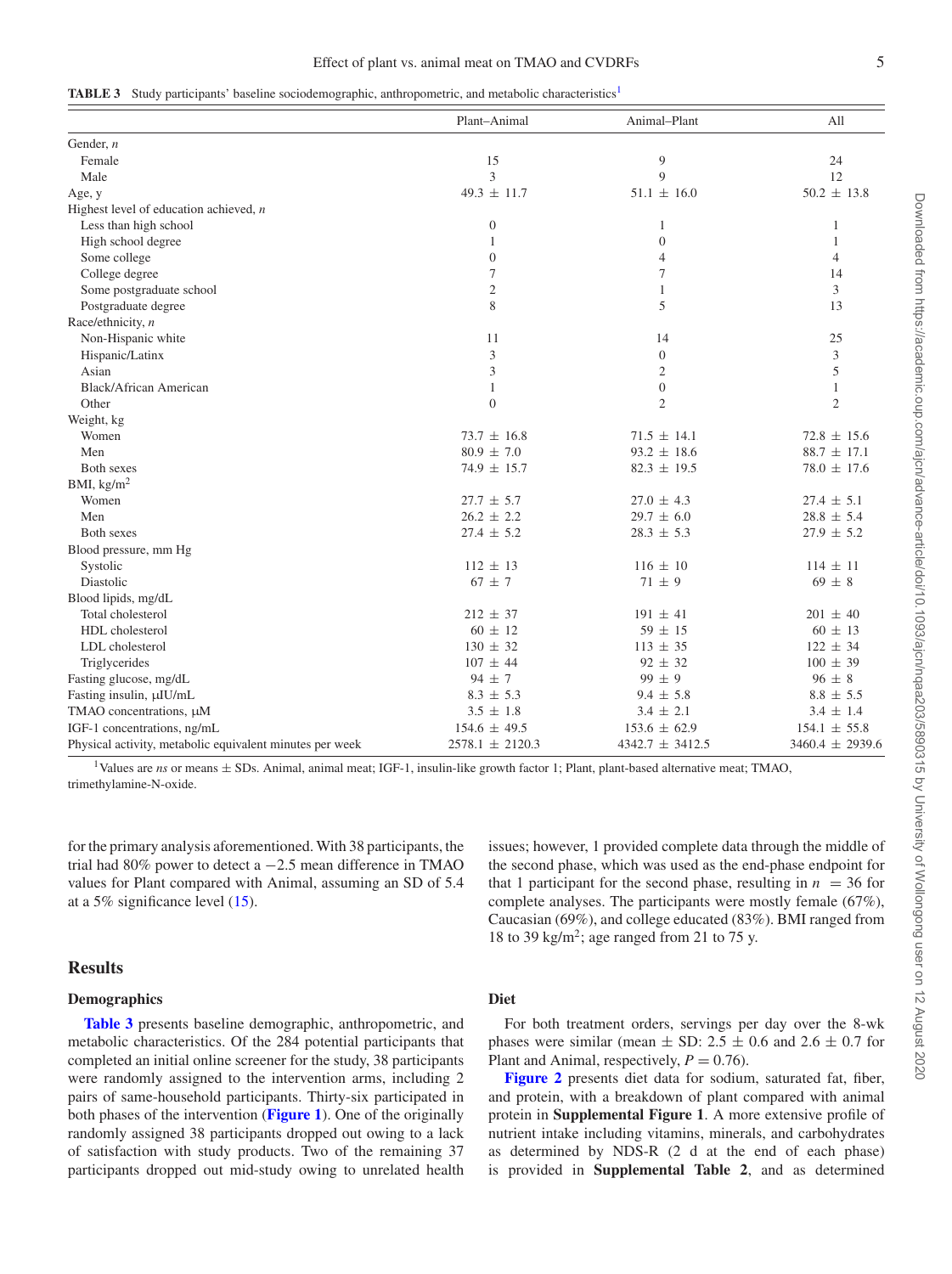<span id="page-5-0"></span>

**FIGURE 1** Participant flowchart. Animal, animal meat; Plant, plant-based alternative meat.

by Cronometer (≥3 d every other week) in **Supplemental Table 3**.

In [Figure 2](#page-6-0) selected nutrient intakes are presented in 3 categories: *1*) overall (total), and then separately for *2*) amounts contributed by study products being provided to participants, and *3*) all other nonproducts that participants chose themselves. As expected from product nutrient profiles [\(Table 1\)](#page-2-2) and the similar servings consumed, the Plant products were higher in fiber and plant protein, similar in sodium and total protein, and lower in saturated fat compared with the Animal products [\(Table 1,](#page-2-2) [Figure 2\)](#page-6-0). Energy intake was similar for Plant and Animal overall, and for products and nonproducts (**Supplemental Figure 2**). For nonproducts, across all 4 nutrients, the reported intake was similar for Plant and Animal. With 1 exception—fiber—the total intake contrasts mirrored those of the product differences: higher in plant protein; similar in calories, sodium, and total protein; and lower in saturated fat for Plant compared with Animal. For fiber, despite being significantly different in intake from products, the absolute mean difference of  $>$  5 g total fiber (27.9) compared with 22.3 g) for Plant compared with Animal was not statistically significant. As is evident in [Figure 2,](#page-6-0) nutrient intakes in nonproducts were similar, and thus the differences in total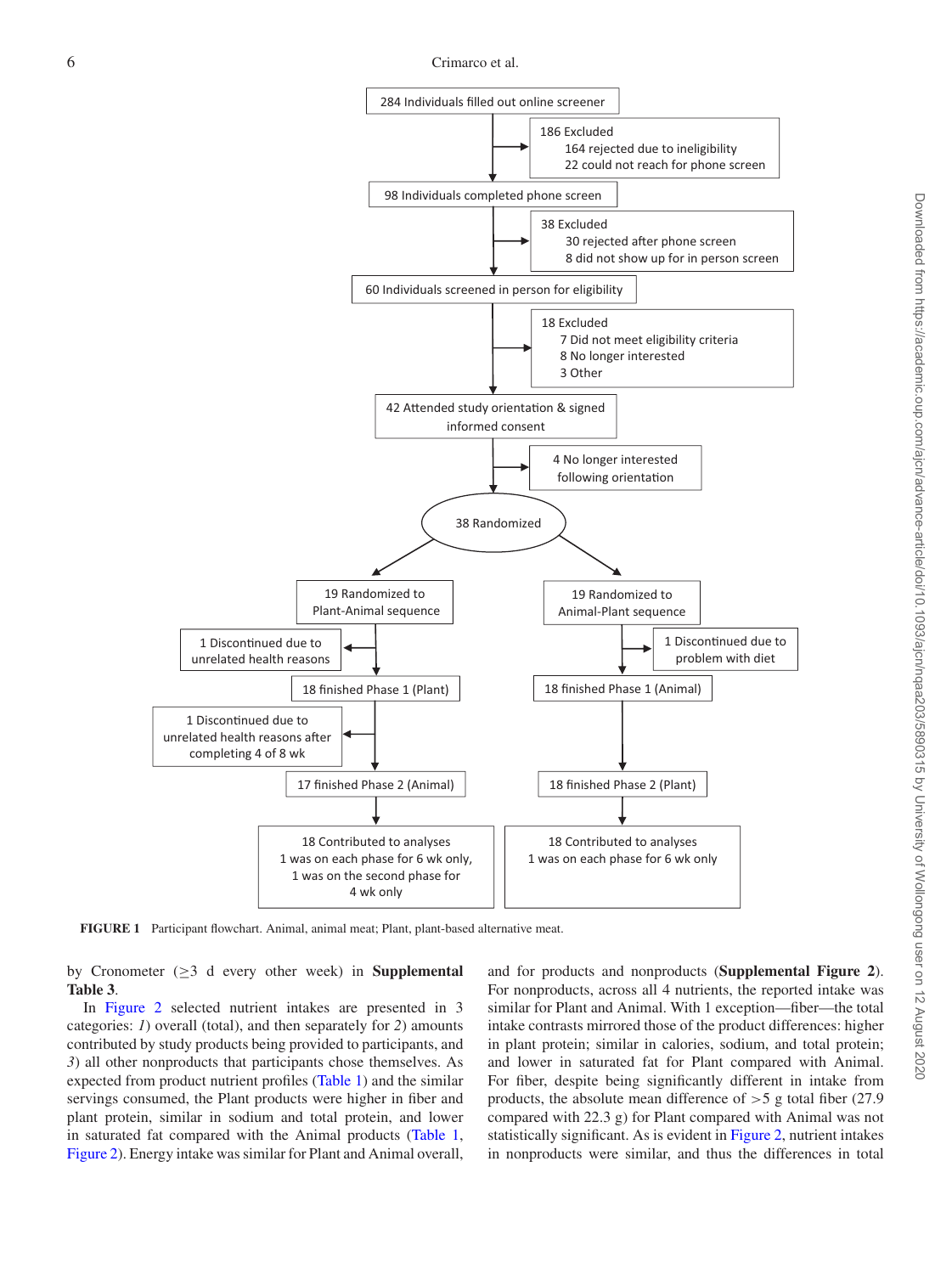# <span id="page-6-0"></span>Plant Phase **Animal Phase**



**FIGURE 2** Nutrient data for means of sodium (A), saturated fat (B), fiber (C), and protein (D) consumed daily between the 2 diet phases ( $n = 36$ ). Product indicates the nutrients from only Plant or Animal, whereas Nonproduct indicates the nutrients from all other sources. Together they add up to the overall amounts of nutrients. Paired *t* tests were conducted for energy intake and each nutrient to assess for any differences between the Plant and Animal phases. Data are based on estimates determined using NDS-R. Animal, animal meat; NDS-R, Nutrition Data System for Research; Plant, plant-based alternative meat.

intake, when present, were due primarily to the differences in the Plant and Animal products. The nutrient intakes were similar by order (Supplemental Figure 2).

# **Physical activity**

No significant differences in physical activity levels were observed between Plant and Animal phases (**Supplemental Table 4**).

## **Primary and secondary outcomes**

Overall, the difference in TMAO after 8 wk of Plant compared with Animal was statistically significant  $(P = 0.02)$  (**[Table 4](#page-7-0)**). However, as **[Figure 3](#page-8-0)** presents, a significant order effect was observed. For the  $n = 18$  assigned to receive the Plant first, mean  $\pm$  SEM TMAO concentrations were not significantly different at weeks 8 and 16 (the end of the 8-wk intervention phases) (2.5  $\pm$  0.4 and 3.0  $\pm$  0.6  $\mu$ M, respectively, *P* = 0.28, Wilcoxon test). For the  $n = 18$  receiving Animal first, TMAO concentrations were significantly lower for the Plant than for the Animal phase (2.9  $\pm$  0.4 and 6.4  $\pm$  1.5  $\mu$ M, respectively,  $P = 0.007$ .

LDL cholesterol and weight were significantly lower for the Plant than for the Animal phase. Fasting concentrations of IGF-1, insulin, glucose, HDL cholesterol, and triglycerides, and blood pressure, were not significantly different between the Plant and Animal phases. No order effects were observed among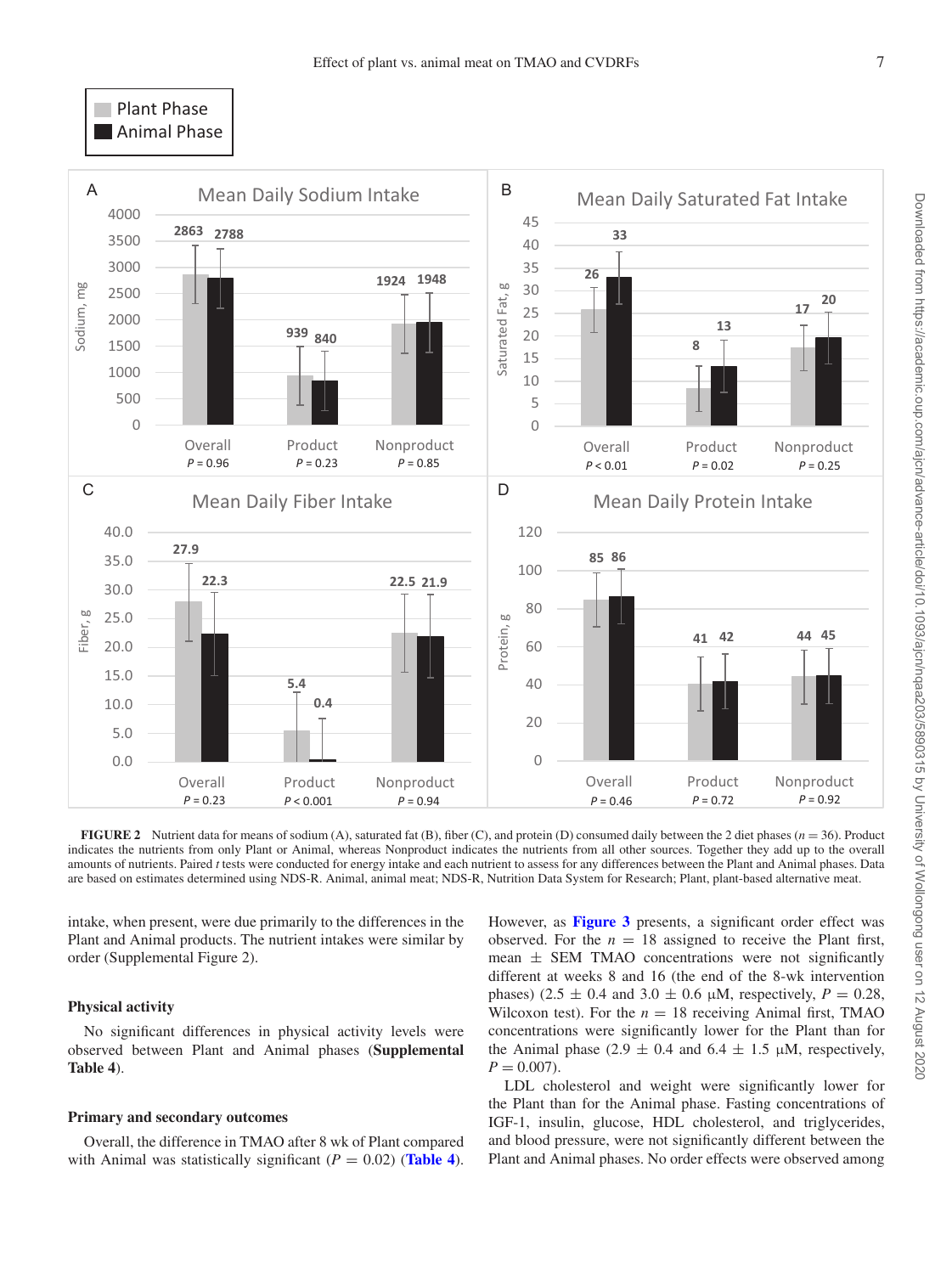<span id="page-7-0"></span>

|  |  |  |  |  | <b>TABLE 4</b> Outcome levels at the end of the 8-wk phases <sup>1</sup> |  |
|--|--|--|--|--|--------------------------------------------------------------------------|--|
|--|--|--|--|--|--------------------------------------------------------------------------|--|

|                       | Plant,          | Animal.         | Plant-Animal difference.   |                      |
|-----------------------|-----------------|-----------------|----------------------------|----------------------|
| Outcome               | $mean \pm SEM$  | $mean \pm SEM$  | mean $(95\% \text{ CI})$   | P value <sup>2</sup> |
| Primary               |                 |                 |                            |                      |
| TMAO $,3$ $\mu$ M     | $2.7 \pm 0.3$   | $4.7 \pm 0.9$   | $-2.0$ ( $-3.6$ , $-0.3$ ) | 0.012                |
| Secondary             |                 |                 |                            |                      |
| IGF-1, $ng/mL$        | $147.6 \pm 7.5$ | $152.3 \pm 8.3$ | $-4.7(-13.9, 4.5)$         | 0.30                 |
| Weight, kg            | $78.7 \pm 3.0$  | $79.6 \pm 3.0$  | $-1.0$ ( $-1.5, -0.5$ )    | < 0.001              |
| Insulin, $\mu$ IU/mL  | $9.2 \pm 1.1$   | $8.8 \pm 0.9$   | $0.4(-0.7, 1.5)$           | 0.38                 |
| Glucose, mg/dL        | $94.9 \pm 1.6$  | $94.5 \pm 1.4$  | $0.5(-1.8, 2.8)$           | 0.65                 |
| Lipids, mg/dL         |                 |                 |                            |                      |
| LDL-C                 | $109.9 \pm 4.5$ | $120.7 \pm 4.5$ | $-10.8(-17.3,-4.3)$        | 0.002                |
| HDL-C                 | $62.5 \pm 2.2$  | $61.8 \pm 2.5$  | $0.7(-2.4, 3.8)$           | 0.66                 |
| Triglycerides         | $99.7 \pm 7.3$  | $100.2 \pm 7.0$ | $-0.6(-10.5, 9.2)$         | 0.89                 |
| Blood pressure, mm Hg |                 |                 |                            |                      |
| Systolic              | $114.5 \pm 2.1$ | $113.1 \pm 1.9$ | $1.2(-1.4, 4.1)$           | 0.31                 |
| Diastolic             | $70.0 \pm 1.4$  | $68.8 \pm 1.2$  | $1.1(-0.8, 3.2)$           | 0.20                 |

<span id="page-7-1"></span> $1<sub>n</sub> = 36$ . Animal, animal meat; HDL-C, HDL cholesterol; IGF-1, insulin-like growth factor 1; LDL-C, LDL cholesterol; Plant, plant-based alternative meat; TMAO, trimethylamine-N-oxide.

<span id="page-7-2"></span><sup>2</sup>Likelihood ratio test from mixed-effects model evaluating change from baseline for each product type (Plant compared with Animal), adjusting for order and phase.

<span id="page-7-3"></span><sup>3</sup>Significant order effect in model ( $P = 0.023$ ).

secondary outcomes. **Supplemental Table 5** provides outcome data by sequence order.

## **Microbiome**

Analysis of stool 16S rRNA profiles did not reveal associations of overall gut microbiota composition with diets, diet order, or TMAO production. Some specific taxa were associated with dietary interventions, but none were associated with TMAO production. Consistent with the gut microbiome being highly individualized, the vast majority of variance in the 16S rRNA profiles was derived from participants (80.1%). It is possible that given a larger study cohort or function-focused analysis of the microbiome, differences between diets, order effects, or individualized TMAO-production associations could be identified. The **Supplemental Results** and **Supplemental Figures 3** and **4** present an extended results description and figures related to gut microbiota profiling.

## **Product satisfaction and gastrointestinal issues**

Satisfaction with products was generally high. Most products scored a mean of  $\geq$ 3.5 on a 5-point rating scale (5 being highest). Four of the 6 matched products (e.g., Plant compared with Animal patties) scored almost identically; 2 of the 6 Plant products scored <3.0 on average, and lower than their matched Animal products (**Supplemental Table 6**).

Participants reported negligible study changes for most of the 13 gastrointestinal symptoms queried for both product types. The most notable changes, although modest, were increases in abnormal abdominal distention in both phases, and a decrease in daily bowel movements during the Animal phase (**Supplemental Table 7**).

## **Discussion**

This randomized crossover-design trial compared the effect of consuming Plant as opposed to Animal products on emerging health risk factors, cardiometabolic risk factors, and the gut microbiome in a population of generally healthy adults after 8 wk of consuming  $\geq$ 2 servings/d of each product type. TMAO, the primary outcome, improved significantly in the plant-based phase relative to the Animal phase. However, an intervention order effect was identified. Participants who consumed Plant first had TMAO concentrations that were not significantly different from Animal at the end of that phase; the significantly higher TMAO concentrations after the Animal phase were observed only among the participants who consumed Animal first and Plant second. In addition, LDL-cholesterol concentrations and body weight were lower in the Plant phase.

Consistent with our findings, several studies have previously reported that red meat intake raises TMAO concentrations (15– [17\). Our finding of an order effect is particularly interesting.](#page-10-12) Among the group getting Animal first and Plant second, the observed mean increase in TMAO in the Animal phase decreased back to baseline concentrations within 2 wk during the Plant phase, and remained stable through 8 wk, suggesting no carryover effect. In stark contrast, those assigned to the Plant phase first had no mean increase in TMAO, and no apparent effect to carry over, and yet this group was observed to have no mean increase in TMAO when shifted to the Animal phase. Although some may take issue with the lack of a washout period in the study design, in this case it appears the absence of a washout may have been important in revealing the significant order effect. Koeth et al. [\(40\)](#page-11-4) investigated the effect on TMAO of feeding l-carnitine, abundant in red meat, to vegetarians. They reported no increase in TMAO, speculating that this may be due to their "vegetarian" microbiomes. This finding suggests that those in the current study who were assigned to Plant first, and were therefore following a vegetarian diet for 8 wk, may have differentially altered their microbiomes compared with those who consumed Animal first,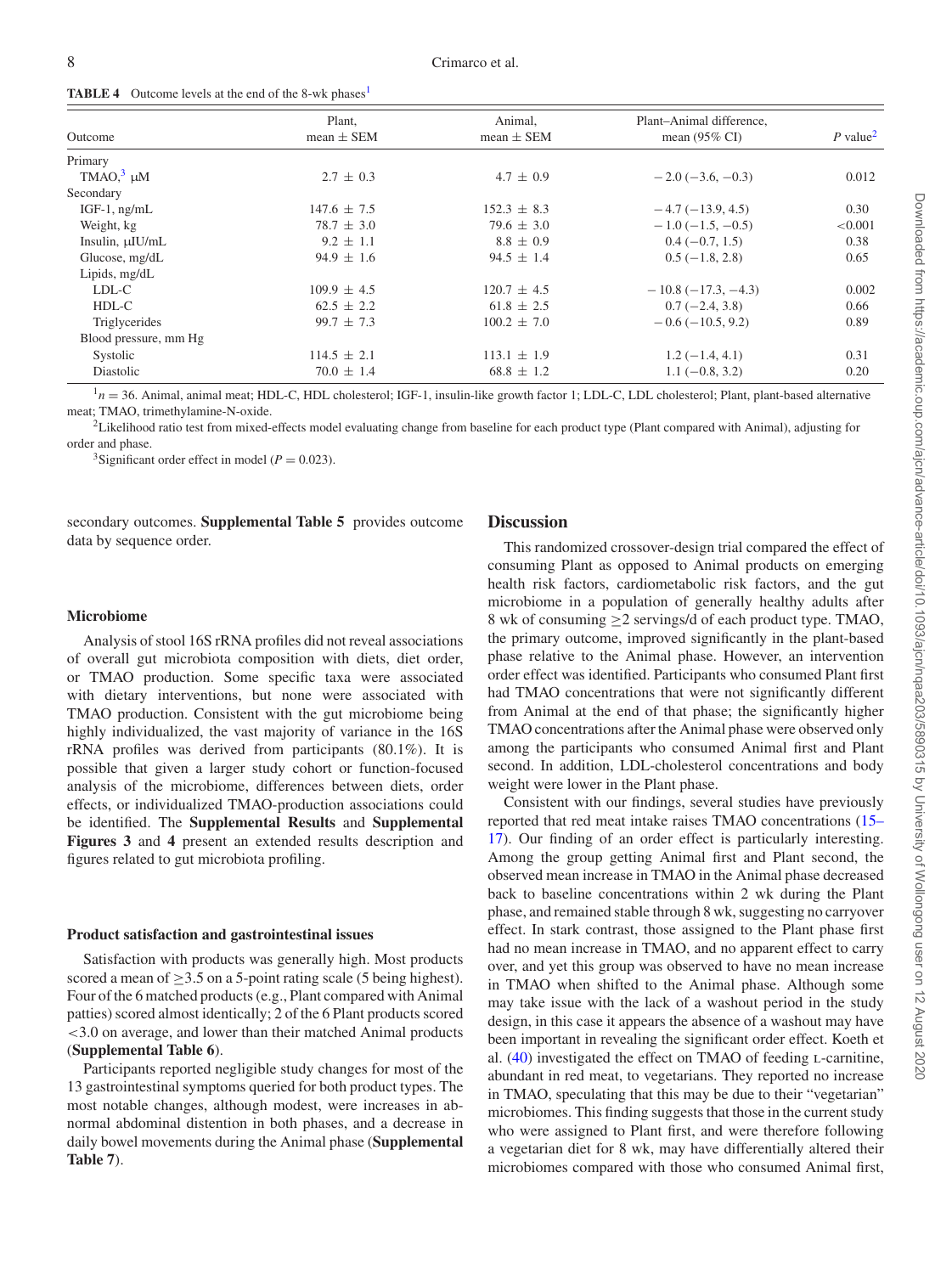<span id="page-8-0"></span>

**FIGURE 3** TMAO concentrations at 7 time points (baseline and biweekly during the 16-wk protocol) by randomization order: Plant→Animal (*n* = 18) and Animal→Plant (*n* = 18). (A) Boxplots with medians, IQRs, 5th and 95th percentiles, and extreme values. (B) Spaghetti plots of each participant's data across the full protocol; means are represented by filled squares. Significant differences in TMAO concentrations after 8 wk of Plant compared with Animal were observed  $(P = 0.01)$ . However, a significant order effect was observed  $(P = 0.02)$ . For participants assigned to the Plant group first, TMAO concentrations were not significantly different at weeks 8 and 16 (mean  $\pm$  SEM: 2.5  $\pm$  0.4 and 3.0  $\pm$  0.6  $\mu$ M, respectively,  $P = 0.28$ , Wilcoxon test). For participants assigned to the Animal group first, TMAO concentrations were significantly lower during the Plant than during the Animal phase (mean  $\pm$  SEM: 2.9  $\pm$  0.4 and 6.4  $\pm$  1.5 μM, respectively,  $P = 0.007$ ). Animal, animal meat; Plant, plant-based alternative meat; TMAO, trimethylamine-N-oxide.

in such a way as to prevent the production of TMAO when the Animal phase came second. Although the 16S microbiome analysis conducted in the current study was unable to identify these changes, it is difficult to know if the findings reflect a

true null effect. The data suggest that the plant-first group may have suppressed trimethylamine (TMA)-producing taxa leading to less TMAO in the meat-second phase (TMA is a precursor to TMAO). However, this is merely a hypothesis that requires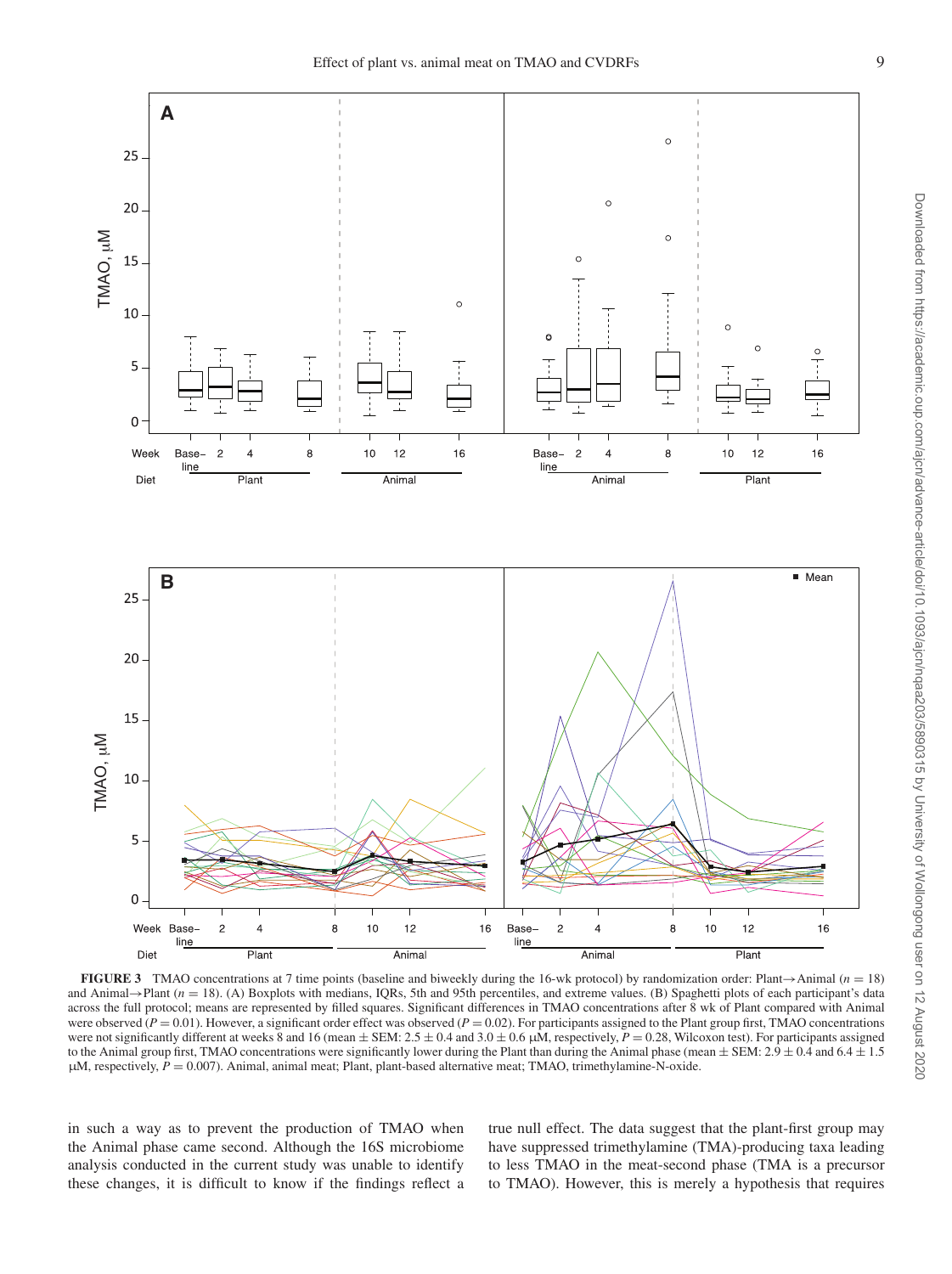in-depth analysis to investigate fully. Therefore, it is possible that even if there is an effect on TMA production by the dietary interventions, it is not detectable by 16S analysis (e.g., if the taxa that underlie TMA production differ between individuals). It is possible that such changes are only detectable with additional indepth microbiome investigation focused on genes and encoded functions relevant to TMAO generation. Although we expect that differences in fiber content may influence the microbiota, how such changes would interact with TMA production is currently unclear. We also have observed in another intervention focused on fiber, currently in preparation, that the effect of fiber on the microbiota over a similar duration is individualized and more modest than anticipated (Carter MM, Topf MA, Wastyk HC, Sonnenburg ED, Sonnenburg JL and Gardner CD, unpublished results, 2020). Future studies of potential microbiome changes that could be determined by metagenomic or other functiontargeted analyses are warranted.

We also observed considerable variability among participants in TMAO concentration changes; 2 of the 18 participants in the Animal→Plant group had particularly large excursions of TMAO during the Animal phase, whereas others had very little changes from baseline. We assessed baseline red meat consumption, baseline TMAO concentrations, and adherence as possible explanations for these response differences, but were unable to identify meaningful differences between the responders and the nonresponders.

Although plant-based meat products could support individuals in adhering to national and global health recommendations to reduce red meat consumption [\(3,](#page-10-22) [41–43\)](#page-11-5), concerns have been raised about their overall health effects [\(5\)](#page-10-2). Some of these products fall under the NOVA category of ultra-processed food, which have been reported to lead to weight gain compared with whole foods  $(9, 10)$  $(9, 10)$  $(9, 10)$ . However, the finding in the current study was that weight was modestly but statistically significantly lower after 8 wk on the Plant than on the Animal phase. Notably, this was observed despite no differences in reported total energy intake or physical activity levels between each phase.

The other cardiometabolic benefit for the Plant phase was lower concentrations of LDL cholesterol. This was consistent with the lower saturated fat and higher fiber and plant protein during the Plant phase, all of which have been established to lower LDL cholesterol [\(11,](#page-10-8) [14,](#page-10-11) [44\)](#page-11-6). The observed lack of differences in blood pressure between the Plant and Animal phases was consistent with similar sodium intakes during the 2 study phases, which were similar in terms of products, nonproducts, and total sodium [\(12\)](#page-10-9). It has been reported that IGF-1 concentrations are higher in vegetarians than omnivores, but no IGF-1 differences were observed in the current study [\(21,](#page-10-14) [22\)](#page-10-15). In addition, no differences were observed in other secondary outcomes, although there were no specific a priori hypotheses as to why glucose, insulin, HDL cholesterol, or triglycerides might be differentially affected by the Plant and Animal phases the balances of carbohydrates and fats were relatively similar overall.

Beyond its potential benefits for human health, others have advocated for the transition to more plant-based diets because of the broader environmental, animal, and societal benefits of displacing red meat  $(2, 5, 45-48)$  $(2, 5, 45-48)$  $(2, 5, 45-48)$  $(2, 5, 45-48)$ . Plant-based meats may play an important role in facilitating a global shift toward a more sustainable food system based on more plant-based and fewer animal-based foods [\(45\)](#page-11-7). Although this study did not assess these

impacts, Eshel et al. [\(47\)](#page-11-8) found that by replacing meat with protein-conserving plant alternatives, Americans could satisfy key nutritional requirements while eliminating pastureland use and reducing cropland, nitrogen fertilizer usage, and greenhouse gas emissions. In addition, Gardner et al. [\(2\)](#page-10-23) reported significant reductions in greenhouse gasses when modeling a 25% shift from animal to plant protein. Notably, both the Plant and Animal products in the current study accounted for ∼25% of total calories and half of total protein.

This study included several strengths. First was the crossover design that allowed each participant to serve as their own control. Second were various aspects of internal validity, including high participant retention and minimal missing data. A third strength was a high treatment fidelity supported by providing Plant and Animal products, and the high and comparable participant satisfaction with the 2 types of products. A fourth strength was the collection of multiple sources of dietary intake data: NDS-R, Cronometer, and food survey data. Finally, a database lock, predetermined database quality check, and third-party data analysis reduced bias.

This study's potential limitations include its crossover design without a second baseline measurement and the allowance for some participants to take a break between the 2 phases (12 of the 36 participants took a 1- to 7-wk break). However, a close examination of the data from those individuals suggested no apparent pattern of differences from the 24 participants that transitioned without a break, and the primary testing between phases remained focused on contrasting the end of each 8-wk phase. The potential issues with the lack of washout period both limitations and opportunities—were described previously. Another limitation may have been the inclusion and allowance of chicken and fish in the study, because both of these have different effects on TMAO than red meat, making the Plant/Animal contrast less controlled. However, only small amounts of chicken or fish were consumed by participants, fish was not allowed within 48 h of a blood sampling which should have eliminated its effect on serum TMAO concentrations, and the allowance of these small amounts facilitated recruitment and retention. Whereas the plant-meat and animal-meat products were provided, the remainder of the diet was self-selected, thus limiting the ability to control the intake of other foods and nutrients. Although this limited the rigor of dietary control, it increased the generalizability of the findings. Finally, this study used 1 of the many different types of plant-meat formulations, and 1 set of matched meat products; results could have differed for a different type of plant-based meat and for other cuts of meat. For example, the "regular" ground beef used in the study was 80:20 (lean:fat), with 9 g saturated fat/burger compared with 6 g saturated fat/burger for the comparable Beyond Meat products. Other options for ground beef include lean (85:15) and extra lean (90:10), both with lower saturated fat content. Of the different lean:fat types, regular is the most commonly consumed type in the United States [\(25\)](#page-10-18).

In light of growing, consistent recommendations to reduce red meat intake for optimal cardiovascular health, plant-based meats offer a potentially healthy alternative [\(5,](#page-10-2) [48\)](#page-11-9). Notably, their growing popularity among consumers has been coupled with rising critiques of their ultra-processed composition and potential adverse health consequences. Until now, there has been a paucity of data upon which to evaluate these claims. This study found several beneficial effects and no adverse effects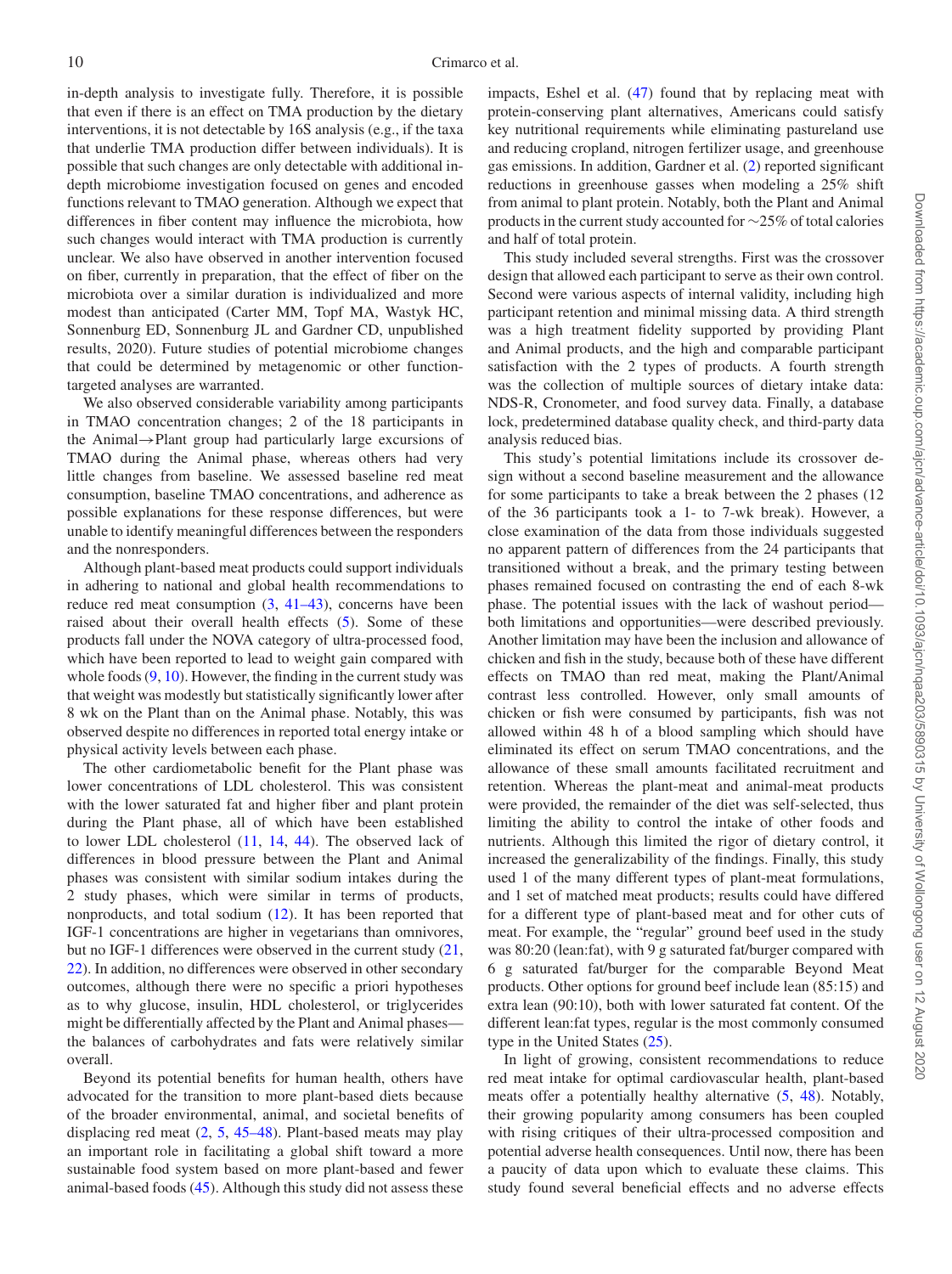from the consumption of plant-based meats. The interesting order effect observed for TMAO reinforces prior findings about the microbiome's potential personalization effects, and warrants further study.

We acknowledge many individuals that contributed meaningfully to the study. Jennifer Robinson oversaw the project and staff. Carrie McKinley, Lindsey Durand, Tania Davila, and Diane Demis conducted the diet assessments. Alexandra Garrity assisted with data collection and study intervention materials. Dalia Perelman, Heyjun Park, and Claire Bladier provided feedback and critical review of the manuscript.

The authors' responsibilities were as follows—CDG: designed the research project and contributed to writing both the initial and final drafts of the manuscript; AC: wrote the initial and final drafts of the manuscript; SS, CP, TS, KC, JL, PF-S, MMC, MAT, HCW, EDS, and JLS: provided feedback and critical revisions of the manuscript; KC and JL: conducted the statistical analyses; and all authors: read and approved the final manuscript. CDG received funding for the study from Beyond Meat in the form of an unrestricted research gift made to Stanford University. All other authors report no conflicts of interest.

## **References**

- <span id="page-10-0"></span>1. Millen BE, Abrams S, Adams-Campbell L, Anderson CA, Brenna JT, Campbell WW, Clinton S, Hu F, Nelson M, Neuhouser ML, et al. The 2015 Dietary Guidelines Advisory Committee scientific report: development and major conclusions. Adv Nutr 2016;7(3):438–44.
- <span id="page-10-23"></span>2. Gardner CD, Hartle JC, Garrett RD, Offringa LC, Wasserman AS. Maximizing the intersection of human health and the health of the environment with regard to the amount and type of protein produced and consumed in the United States. Nutr Rev  $2019:77(4):197-215$ .
- <span id="page-10-22"></span>3. US Department of Health Human Services (DHHS) and USDA. 2015– 2020 Dietary Guidelines for Americans [Internet]. 8th ed. Washington (DC): US DHHS and USDA; 2015 [cited 30 April, 2020]. Available from: [https://health.gov/dietaryguidelines/2015/guidelines/.](https://health.gov/dietaryguidelines/2015/guidelines/)
- <span id="page-10-1"></span>4. Sanchez-Sabate R, Sabaté J. Consumer attitudes towards environmental concerns of meat consumption: a systematic review. Int J Environ Res Public Health 2019;16(7):1220.
- <span id="page-10-2"></span>5. Hu FB, Otis BO, McCarthy G. Can plant-based meat alternatives be part of a healthy and sustainable diet? JAMA 2019;322(16):1547–8.
- <span id="page-10-3"></span>6. Olayanju JB. Plant-based meat alternatives: perspectives on consumer demands and future directions [Internet]. Jersey City, NJ: Forbes; 2019 [cited 22 September, 2019]. Available from: https://www.forbes.com/s [ites/juliabolayanju/2019/07/30/plant-based-meat-alternatives-perspec](https://www.forbes.com/sites/juliabolayanju/2019/07/30/plant-based-meat-alternatives-perspectives-on-consumer-demands-and-future-directions/#2873b2136daa) tives-on-consumer-demands-and-future-directions/#2873b2136daa.
- <span id="page-10-4"></span>Sweeney E. Are beyond meat and impossible burgers better for you? Nutritionists weigh in [Internet]. New York: HuffPost; 2019 [cited 22 September, 2019]. Available from: https://www.huffpost.com/entry/bey [ond-meat-impossible-burger-healthy\\_l\\_5d164ad1e4b07f6ca57cc3ed.](https://www.huffpost.com/entry/beyond-meat-impossible-burger-healthy_l_5d164ad1e4b07f6ca57cc3ed)
- <span id="page-10-5"></span>8. Hemler EC, Hu FB. Plant-based diets for cardiovascular disease prevention: all plant foods are not created equal. Curr Atheroscler Rep 2019;21(5):18.
- <span id="page-10-6"></span>9. Monteiro CA, Cannon G, Moubarac J-C, Levy RB, Louzada MLC, Jaime PC. The UN Decade of Nutrition, the NOVA food classification and the trouble with ultra-processing. Public Health Nutr 2018;21(1):5– 17.
- <span id="page-10-7"></span>10. Hall KD, Ayuketah A, Brychta R, Cai H, Cassimatis T, Chen KY, Chung ST, Costa E, Courville A, Darcey V, et al. Ultra-processed diets cause excess calorie intake and weight gain: an inpatient randomized controlled trial of *ad libitum* food intake. Cell Metab 2019;30(1):67– 77.
- <span id="page-10-8"></span>11. Mozaffarian D, Micha R, Wallace S. Effects on coronary heart disease of increasing polyunsaturated fat in place of saturated fat: a systematic review and meta-analysis of randomized controlled trials. PLoS Med 2010;7(3):e1000252.
- <span id="page-10-9"></span>12. Cogswell ME, Mugavero K, Bowman BA, Frieden TR. Dietary sodium and cardiovascular disease risk—measurement matters. N Engl J Med 2016;375(6):580–6.
- <span id="page-10-10"></span>13. Anderson JW, Baird P, Davis RH, Ferreri S, Knudtson M, Koraym A, Waters V, Williams CL. Health benefits of dietary fiber. Nutr Rev 2009;67(4):188–205.
- <span id="page-10-11"></span>14. Veronese N, Solmi M, Caruso MG, Giannelli G, Osella AR, Evangelou E, Maggi S, Fontana L, Stubbs B, Tzoulaki I. Dietary fiber and health outcomes: an umbrella review of systematic reviews and meta-analyses. Am J Clin Nutr 2018;107(3):436–44.
- <span id="page-10-12"></span>15. Wang Z, Bergeron N, Levison BS, Li XS, Chiu S, Jia X, Koeth RA, Li L, Wu Y, Tang WHW, et al. Impact of chronic dietary red meat, white meat, or non-meat protein on trimethylamine N-oxide metabolism and renal excretion in healthy men and women. Eur Heart J 2019;40(7):583– 94.
- 16. Park JE, Miller M, Rhyne J, Wang Z, Hazen SL. Differential effect of short-term popular diets on TMAO and other cardio-metabolic risk markers. Nutr Metab Cardiovasc Dis 2019;29(5):513–17.
- <span id="page-10-13"></span>17. Cho CE, Taesuwan S, Malysheva OV, Bender E, Tulchinsky NF, Yan J, Sutter JL, Caudill MA. Trimethylamine-N-oxide (TMAO) response to animal source foods varies among healthy young men and is influenced by their gut microbiota composition: a randomized controlled trial. Mol Nutr Food Res 2017;61(1):1600324.
- 18. Djuric Z, Mitchell CM, Davy KP, Neilson AP. A Mediterranean diet does not alter plasma trimethylamine N-oxide concentrations in healthy adults at risk for colon cancer. Food Funct 2019;10(4): 2138–47.
- 19. Randrianarisoa E, Lehn-Stefan A, Wang X, Hoene M, Peter A, Heinzmann SS, Zhao X, Königsrainer I, Königsrainer A, Balletshofer B, et al. Relationship of serum trimethylamine N-oxide (TMAO) levels with early atherosclerosis in humans. Sci Rep 2016;6:26745.
- 20. Pollak M. Insulin and insulin-like growth factor signalling in neoplasia. Nat Rev Cancer 2008;8(12):915–28.
- <span id="page-10-14"></span>21. Allen NE, Appleby PN, Davey GK, Kaaks R, Rinaldi S, Key TJ. The associations of diet with serum insulin-like growth factor I and its main binding proteins in 292 women meat-eaters, vegetarians, and vegans. Cancer Epidemiol Biomarkers Prev 2002;11(11):1441–8.
- <span id="page-10-15"></span>22. Allen N, Appleby P, Davey G, Key T. Hormones and diet: low insulinlike growth factor-I but normal bioavailable androgens in vegan men. Br J Cancer 2000;83(1):95–7.
- <span id="page-10-16"></span>23. Gardner CD, Coulston A, Chatterjee L, Rigby A, Spiller G, Farquhar JW. The effect of a plant-based diet on plasma lipids in hypercholesterolemic adults: a randomized trial. Ann Intern Med 2005;142(9):725–33.
- <span id="page-10-17"></span>24. Sacks FM, Svetkey LP, Vollmer WM, Appel LJ, Bray GA, Harsha D, Obarzanek E, Conlin PR, Miller ER, Simons-Morton DG, et al. Effects on blood pressure of reduced dietary sodium and the Dietary Approaches to Stop Hypertension (DASH) diet. N Engl J Med 2001;344(1):3–10.
- <span id="page-10-18"></span>25. Krebs A. Popular and versatile – ground beef reigns! [Internet]. Boca Raton, FL: PerishableNews.com; 2019 [cited 20 June, 2020]. Available from: [https://www.perishablenews.com/meatpoultry/popular](https://www.perishablenews.com/meatpoultry/popular-and-versatile-ground-beef-reigns/) -and-versatile-ground-beef-reigns/.
- <span id="page-10-19"></span>26. Feskanich D, Sielaff BH, Chong K, Buzzard IM. Computerized collection and analysis of dietary intake information. Comput Methods Programs Biomed 1989;30(1):47–57.
- <span id="page-10-20"></span>27. Tang WHW, Wang Z, Levison BS, Koeth RA, Britt EB, Fu X, Wu Y, Hazen SL. Intestinal microbial metabolism of phosphatidylcholine and cardiovascular risk. N Engl J Med 2013;368(17):1575–84.
- <span id="page-10-21"></span>28. Bystrom C, Sheng S, Zhang K, Caulfield M, Clarke NJ, Reitz R. Clinical utility of insulin-like growth factor 1 and 2; determination by high resolution mass spectrometry. PLoS One 2012;7(9):e43457.
- 29. Peterson JI, Young DS. Evaluation of the hexokinase/glucose-6 phosphate dehydrogenase method of determination of glucose in urine. Anal Biochem 1968;23(2):301–16.
- 30. Morgan CR, Lazarow A. Immunoassay of insulin: two antibody system: plasma insulin levels of normal, subdiabetic and diabetic rats. Diabetes 1963;12(2):115–26.
- 31. Rambaldi DC, Reschiglian P, Zattoni A, Johann C. Enzymatic determination of cholesterol and triglycerides in serum lipoprotein profiles by asymmetrical flow field-flow fractionation with on-line, dual detection. Anal Chim Acta 2009;654(1):64–70.
- 32. Friedewald WT, Levy RI, Fredrickson DS. Estimation of the concentration of low-density lipoprotein cholesterol in plasma, without use of the preparative ultracentrifuge. Clin Chem 1972;18(6): 499–502.
- 33. Miller WG, Myers GL, Sakurabayashi I, Bachmann LM, Caudill SP, Dziekonski A, Edwards S, Kimberly MM, Korzun WJ, Leary ET, et al. Seven direct methods for measuring HDL and LDL cholesterol compared with ultracentrifugation reference measurement procedures. Clin Chem 2010;56(6):977–86.